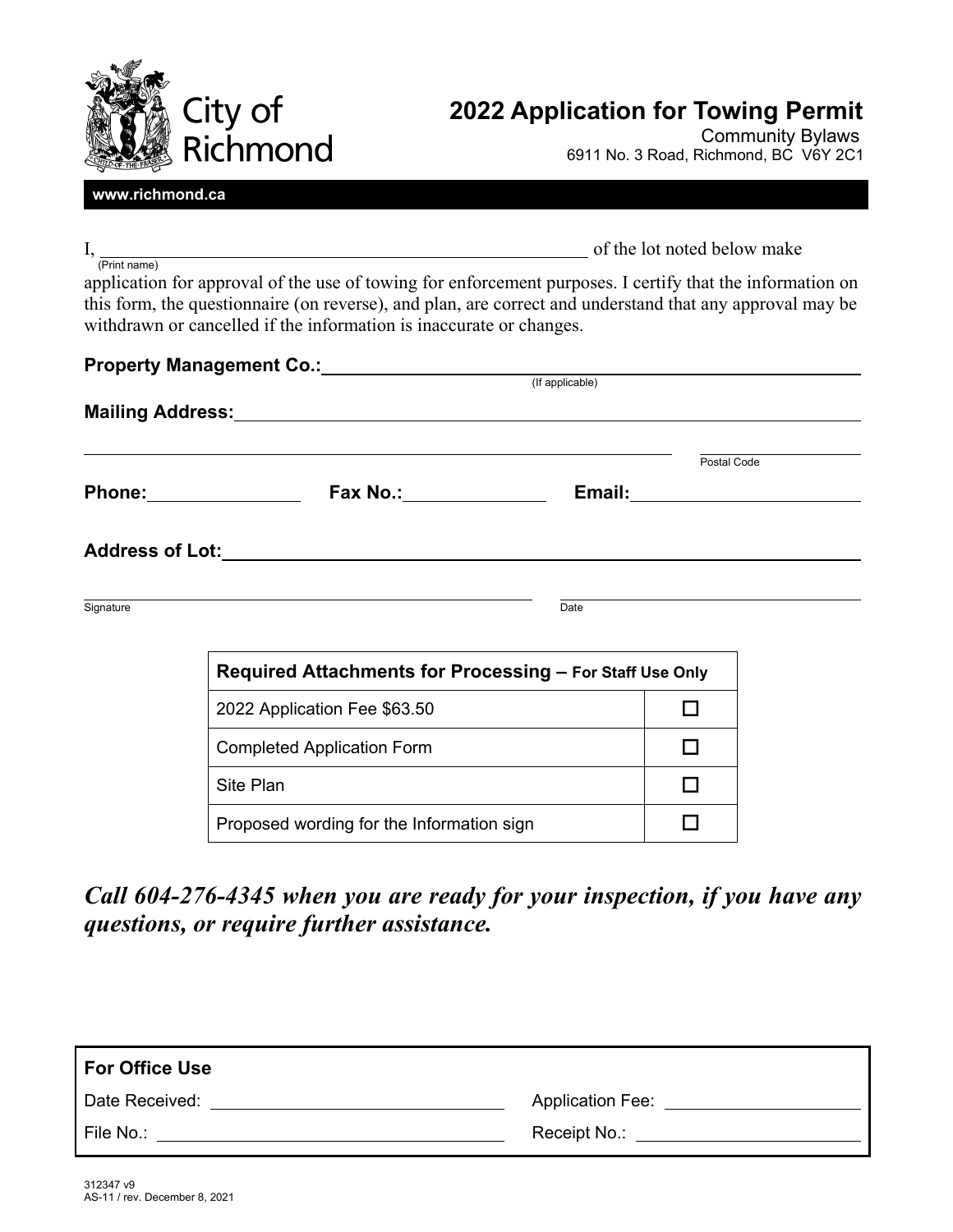

# **Parking Lot Information**

Community Bylaws 6911 No. 3 Road, Richmond, BC V6Y 2C1

| www.richmond.ca                                                                                                                                                                                                                |  |  |
|--------------------------------------------------------------------------------------------------------------------------------------------------------------------------------------------------------------------------------|--|--|
| Lot Use: Commercial   Industrial   Multi-Family   Assembly/Church                                                                                                                                                              |  |  |
|                                                                                                                                                                                                                                |  |  |
|                                                                                                                                                                                                                                |  |  |
| 2. Are the lot boundaries clearly defined on site?                                                                                                                                                                             |  |  |
|                                                                                                                                                                                                                                |  |  |
| 3. Do you have a cross-access? (A drive thru to another lot.)<br>$\Box$ Yes<br>No                                                                                                                                              |  |  |
| 4. Is there a time limit or day restrictions on parking? If yes, specify.                                                                                                                                                      |  |  |
|                                                                                                                                                                                                                                |  |  |
|                                                                                                                                                                                                                                |  |  |
| 5. Do the parking rules change in the evening? If yes, specify wording on your signage.                                                                                                                                        |  |  |
|                                                                                                                                                                                                                                |  |  |
| 6. Can a car remain on the lot if the driver leaves the lot for any length of time? If yes,                                                                                                                                    |  |  |
| specify wording on your signage.                                                                                                                                                                                               |  |  |
|                                                                                                                                                                                                                                |  |  |
| 7. Who is your towing company?                                                                                                                                                                                                 |  |  |
| Phone: ____________                                                                                                                                                                                                            |  |  |
| Who is authorized to call for a tow?                                                                                                                                                                                           |  |  |
| Phone: the contract of the contract of the contract of the contract of the contract of the contract of the contract of the contract of the contract of the contract of the contract of the contract of the contract of the con |  |  |
| 8. What is the wording on your Information sign(s)? Attach your rules on a separate sheet of                                                                                                                                   |  |  |
| paper. ("Samples" of wording for Commercial and Residential/Multi-Family lots are attached.)                                                                                                                                   |  |  |

**9. How do you plan to make the sign(s) visible during non-daylight hours?** 

□Light Standard(s) □Under Building Light(s) □Reflective Lettering on Signage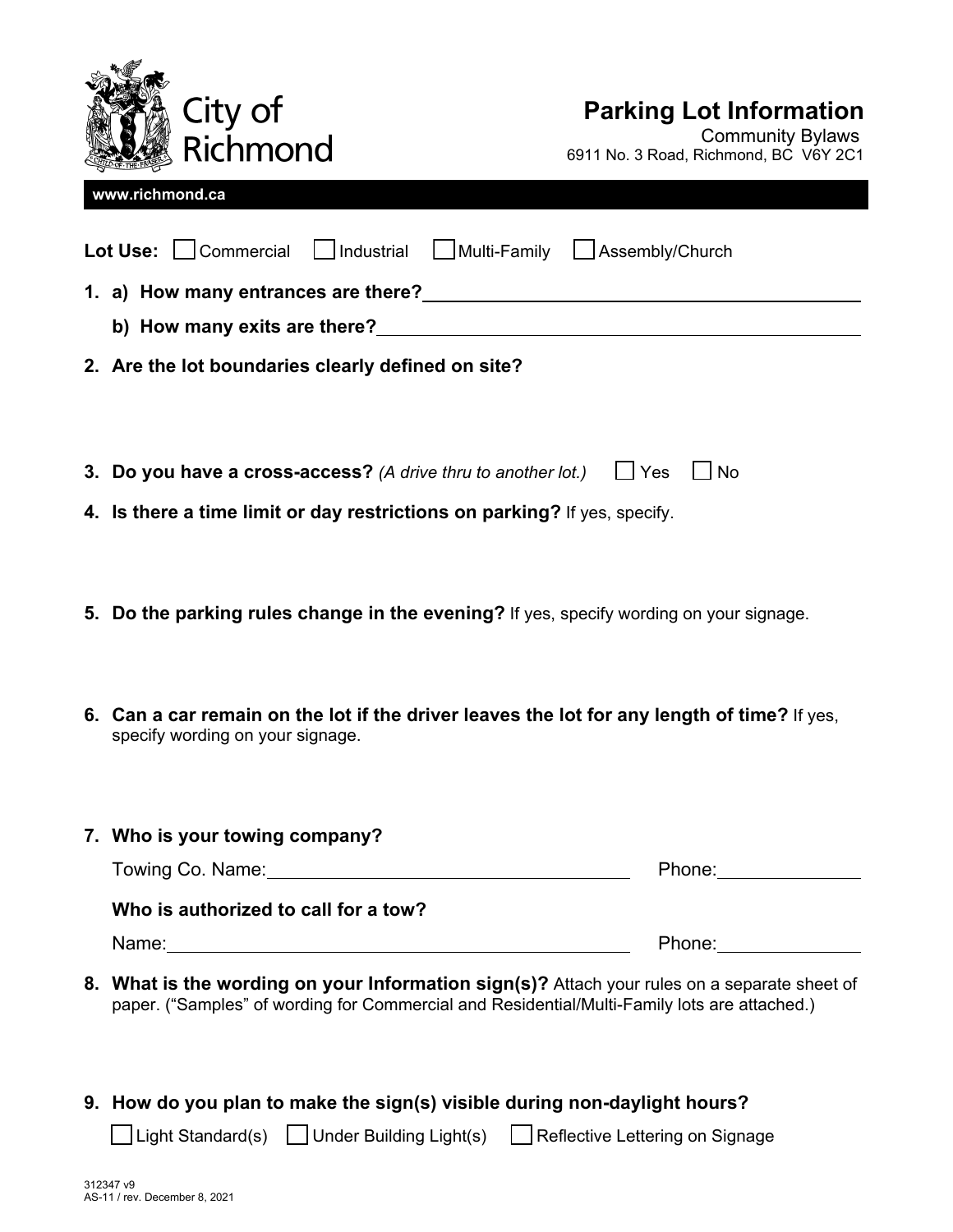

# **Private Parking Lot Towing Permit Process**

Community Bylaws 6911 No. 3 Road, Richmond, BC V6Y 2C1

#### **www.richmond.ca**

Richmond's *Vehicle For Hire Bylaw* contains the regulations for towing from private lots. Regulations were introduced in November, 1998.

### **City Approval**

You, as a property owner or as the property owner's authorized agent, must seek and receive approval from the City prior to commencing any towing activities on your private parking lot.

A Towing Permit Application Form can be obtained at the Permit Centre at City Hall. The completed Towing Permit Application Form, sample of wording for your sign(s), site plan, and the \$63.50 non-refundable Application Fee are required in order to process the application. This will include two (2) inspections of the lot. Additional inspections will be charged at \$32.75 each.

Towing permits are valid for a maximum period of two (2) years from the date of issuance.

### **Information Signage**

Two separate types of signs are required to be displayed and maintained on a lot as follows:

The first, a Towing Sign (shown below), identifies the name of the towing company, phone number, and address where the vehicle may be retrieved.



The second, an Information Sign, identifies the complex or site name, the parking rules or conditions under which the vehicle can be towed including any time or day related conditions, and information on who can park on the lot (sample of wording attached).

Both types of signs are to be:

- conspicuously displayed at all lot entrances, exits, or cross site exits;
- visible during non-daylight hours;
- located no further than  $30 \text{ m}$  (98.4 ft.) from any area of the lot being controlled; and
- the Information Signs must be 61 cm (24 in.) by 76.2 cm (30 in.) with letters and numbers of not less than 2.5 cm (1 in.) in height.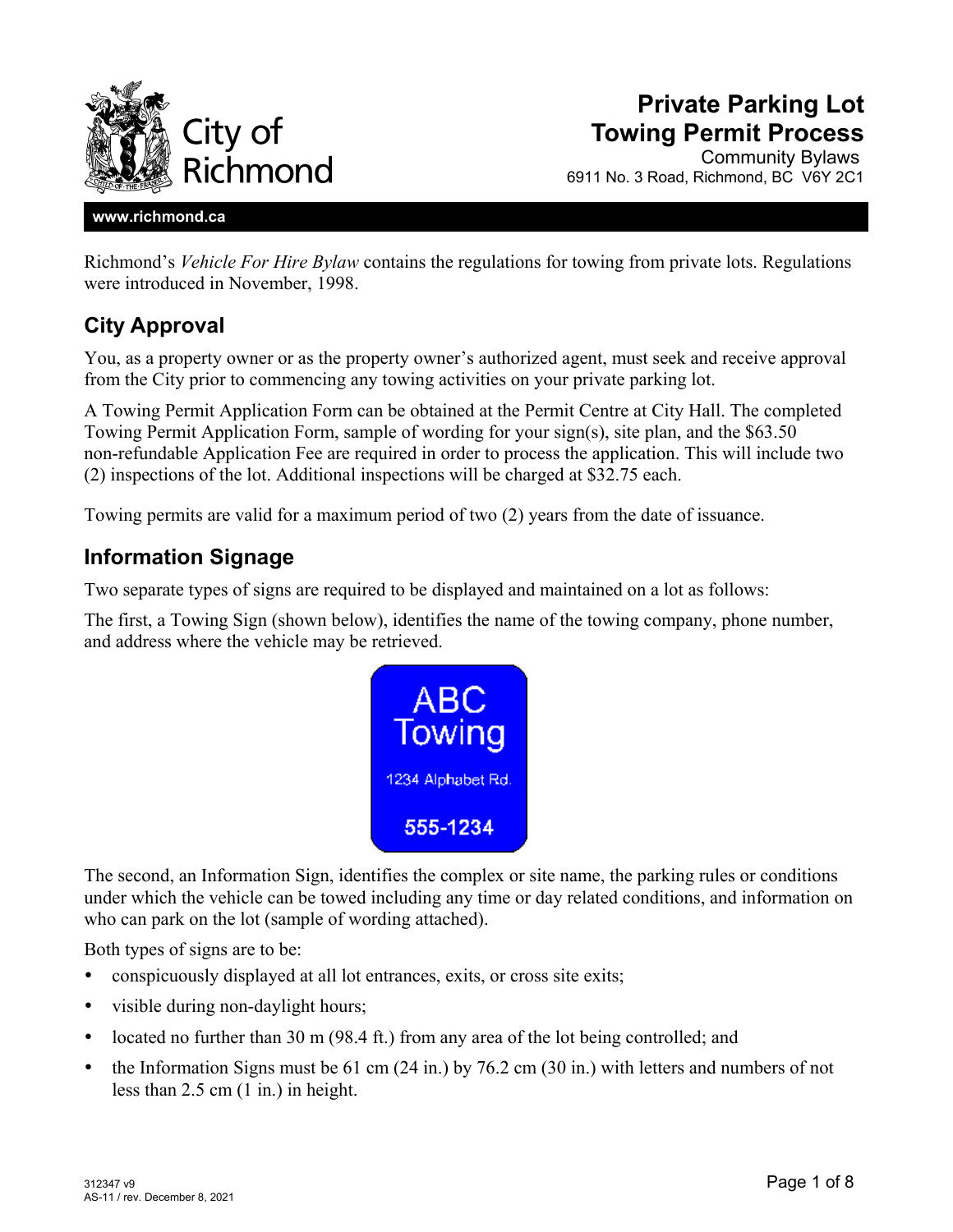## **Application Submission**

When a Towing Permit application is submitted, Zoning Staff will undertake a general review to confirm the submission is complete.

Only those Applications considered complete and ready for a Towing Permit review will be received for processing. Incomplete applications will be returned to the applicant. You will also be advised by Zoning Staff what is required to process the application.

The following payment options are available:

- a) **Drop Box:** Drop off completed application, together with cheque/money order in an envelope, at City Hall using the drop box located at City Hall Plaza at 6911 No. 3 Road, Richmond, BC.
- b) **By Mail:** Please send completed Towing Permit Application along with cheque/money order to City of Richmond, 6911 No. 3 Road, Richmond, BC V6Y 2C1

### **Towing Application Process**

When a Towing Permit Application is complete, a Bylaw Liaison Officer will review your application and call you to discuss the application.

### **Important**

#### *Do not proceed until your wording and location have been approved in writing by the Bylaw Liaison Officer.*

The Bylaw Liaison Officer will fax or mail you a letter confirming the wording for the Information Signs, as well as the specific location for the Information and Tow Company signs. If the wording is unclear, the Bylaw Liaison Officer can offer alternate wording. The Bylaw Liaison Officer will only attend the site when there are complications.

When the Bylaw Liaison Officer has approved the wording and location of the signage, then you can contact your sign company to have the signs completed and then posted in the areas identified on the lot.

When the Information and Tow Company signs have been installed on the lot, the Bylaw Liaison Officer must be contacted to conduct a final inspection. You are not required to attend the final inspection. Should the City have any concerns regarding the signage, the Bylaw Liaison Officer will contact you.

When the signage has been approved, the Bylaw Liaison Officer will send you your towing permit.

Where more than two inspections are necessary, the non-refundable fee for each inspection after the second inspection is \$32.75.

### **Important**

*A copy of your approval form must be given to your towing company before they can proceed with towing any vehicle from the property.* 

If you have not completed your sign installation within 6 months your Application may be cancelled. Application fees are non-refundable and a new application would likely need to be re-submitted.

Please refer to "Private Parking Lot Towing Regulations" brochure for additional information.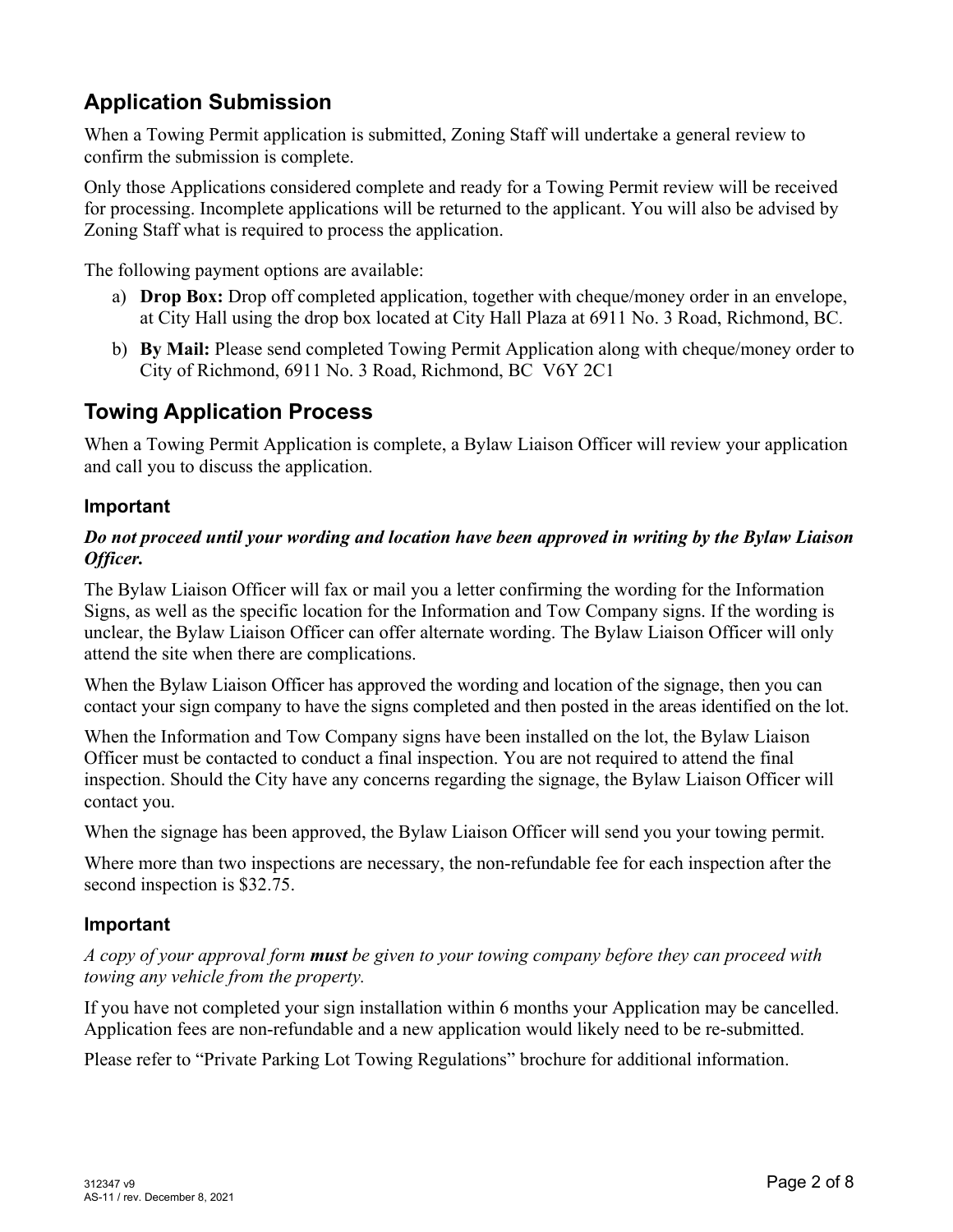

## **Private Parking Lot Towing Regulations**

Community Bylaws 6911 No. 3 Road, Richmond, BC V6Y 2C1

#### **www.richmond.ca**

The *Vehicle for Hire Bylaw* became effective on November 1, 1998. The following towing requirements are summarized, for convenience purposes in this handout.

### **City Approval**

Property owners or their authorized agent must seek and receive approval from the City prior to commencing with towing activities on their private parking lot. Towing permits are valid for a maximum period of two (2) years from the date of issuance. The following are exemptions:

#### **No Parking Area**

- A. On private property towing can occur in **"no parking areas**" **without a towing permit** provided the area is **clearly marked**.
- B. The **"no parking area" is defined** as an area kept clear for the following purposes:
	- a) Emergency vehicle access;
	- b) Emergency exit route for pedestrians; or
	- c) Garbage disposal vehicle access; and
	- d) Which has been designated by the owner, in accordance with this bylaw, as an area where parking of vehicles is not permitted.
- C. No Parking Area **must be clearly marked** with yellow paint on the curb and/or roadway or by other clearly visible means.

A tow-away sign is clearly displayed adjacent to the no parking area indicating:

- a) That vehicles parked in the no parking area will be towed;
- b) Display the name and telephone number of the towing company, which will remove unauthorized vehicles from the property, and the location to which towed vehicles will be taken; and
- c) A completed Part A of a Tow-away Notice, which the name of the person authorizing the vehicle tow must be clearly printed, still needs to be placed on the vehicle by the property owner, business tenant, employee or agent, none of whom may be in the employ of a towing company.

Towing of any vehicle which is improperly parked for a period of 24 hours or longer.

A Towing Permit Application Form can be obtained at the Permit Centre in City Hall.

### **Towing Process**

*Preparation to tow a vehicle:* 

- 1. Approval to enforce parking on this lot through towing must be first obtained from the City, unless otherwise exempted; and
- 2. A Tow-Away Notice (Part A) must be completed by the authorized representative and placed on the vehicle by the authorized representative. The authorized representative's name must be clearly printed on the notice.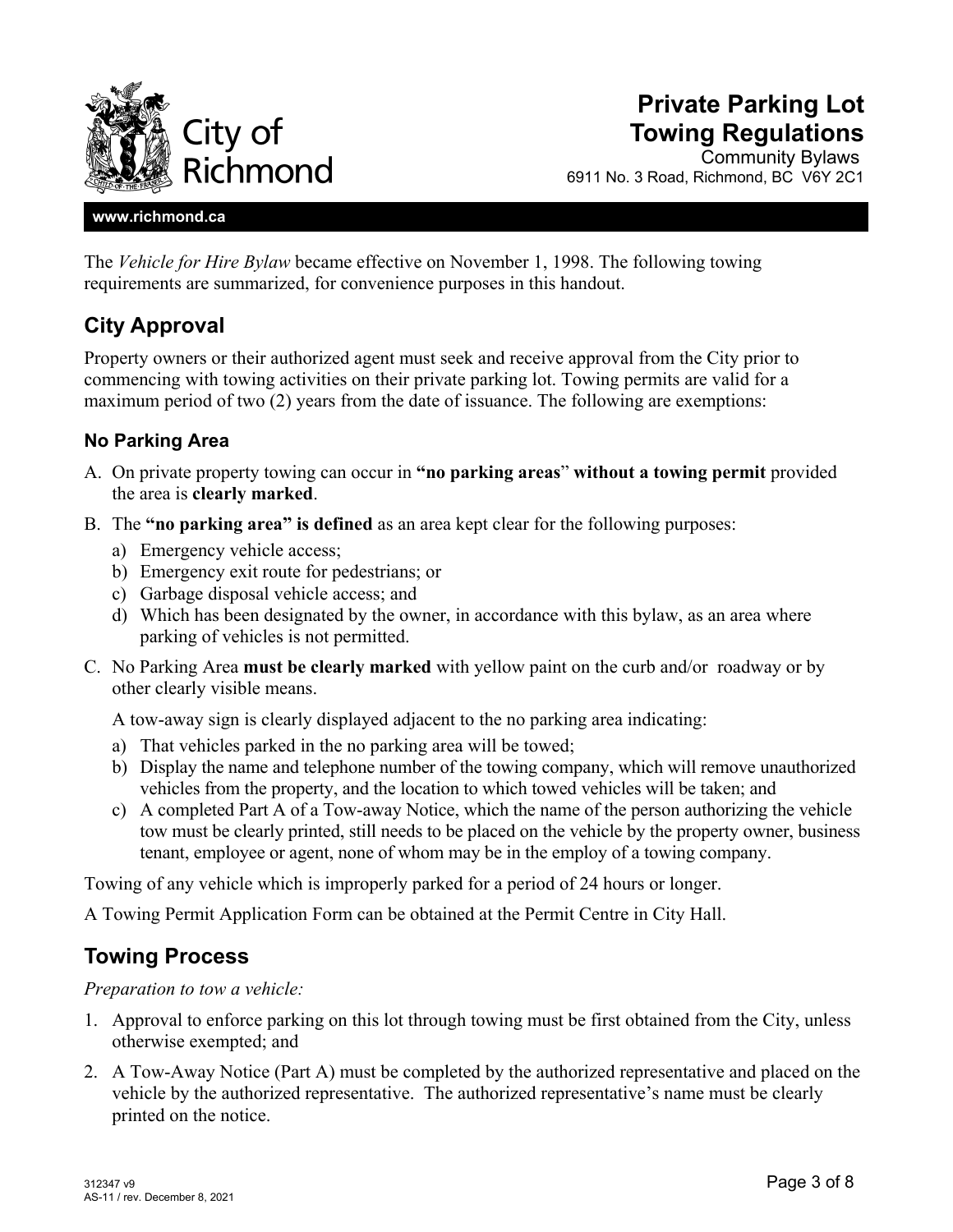#### *In order to proceed with the removal of a vehicle, a tow-truck driver must:*

- 1. Complete and place Part B of the Tow-Away Notice on the vehicle at the time of the tow; and
- 2. Release the vehicle immediately if it becomes re-occupied after it has been attached to a tow-truck. A drop fee will apply.

*Tow-Truck Drivers may not:* 

- 1. Obstruct or attach the tow-truck to a vehicle on a private parking lot on which parking is time-regulated, until 30 minutes have elapsed from the expiration of the regulated time limit;
- 2. Tow a vehicle from a private parking lot unless it is taken directly to the licenced impound lot of the tow company;
- 3. In the case of a reserved tenant stall, the tow truck driver must ensure that 10 minutes have elapsed; and
- 4. A tow truck licencee or operator must not charge a vehicle owner any fee for the services of any agent of the owner of the property from which the vehicle was towed, or any other fees or charges other than those set out in the *Lien on Impounded Vehicle Regulation* under the *BC Motor Vehicle Act*.

### **Towing Rates**

The rates that a tow company can charge for towing, impounding, and storing vehicles are set in the *Lien on Impounded Vehicle Regulation* under the *BC Motor Vehicle Act*. The release fee is the base tow rate.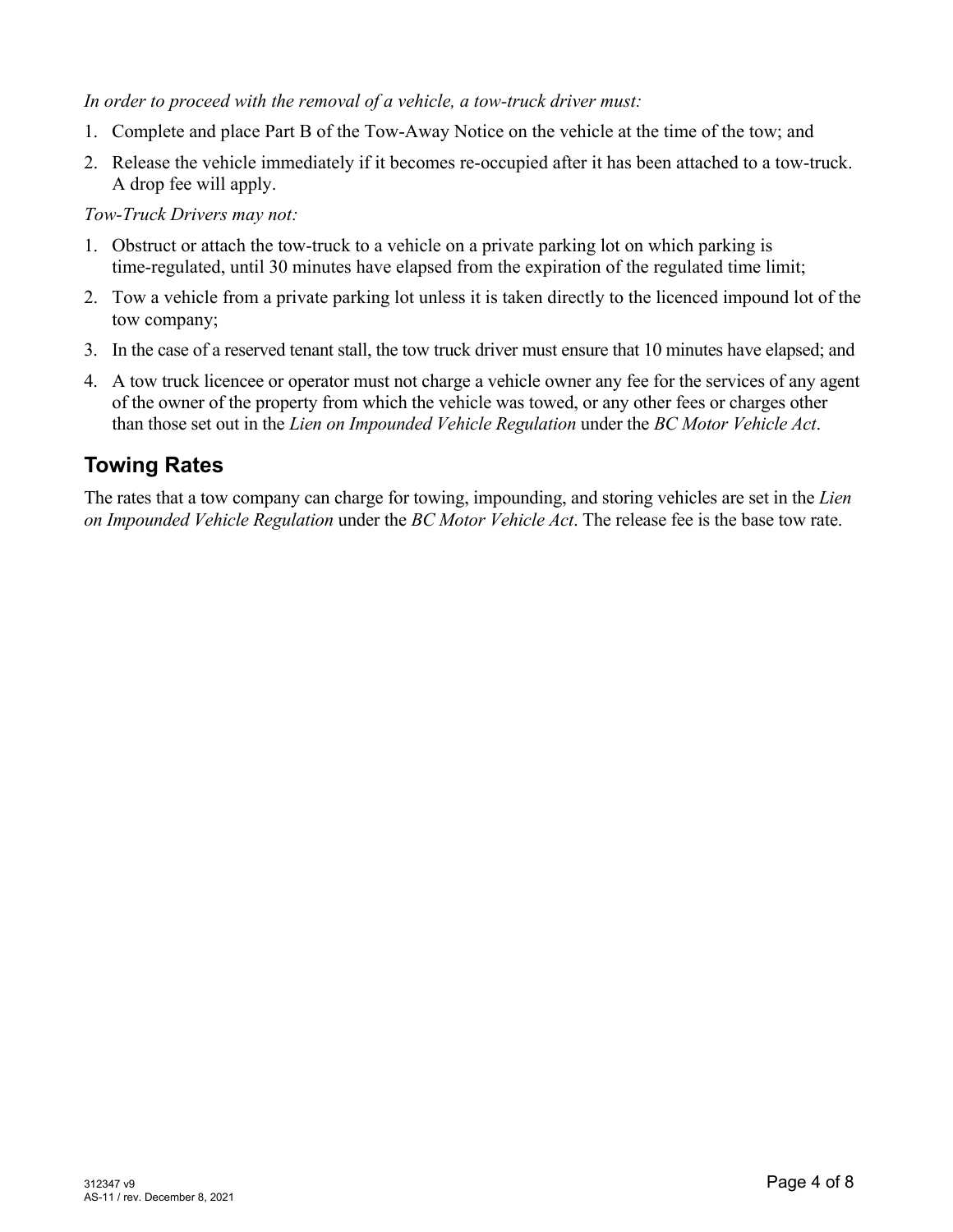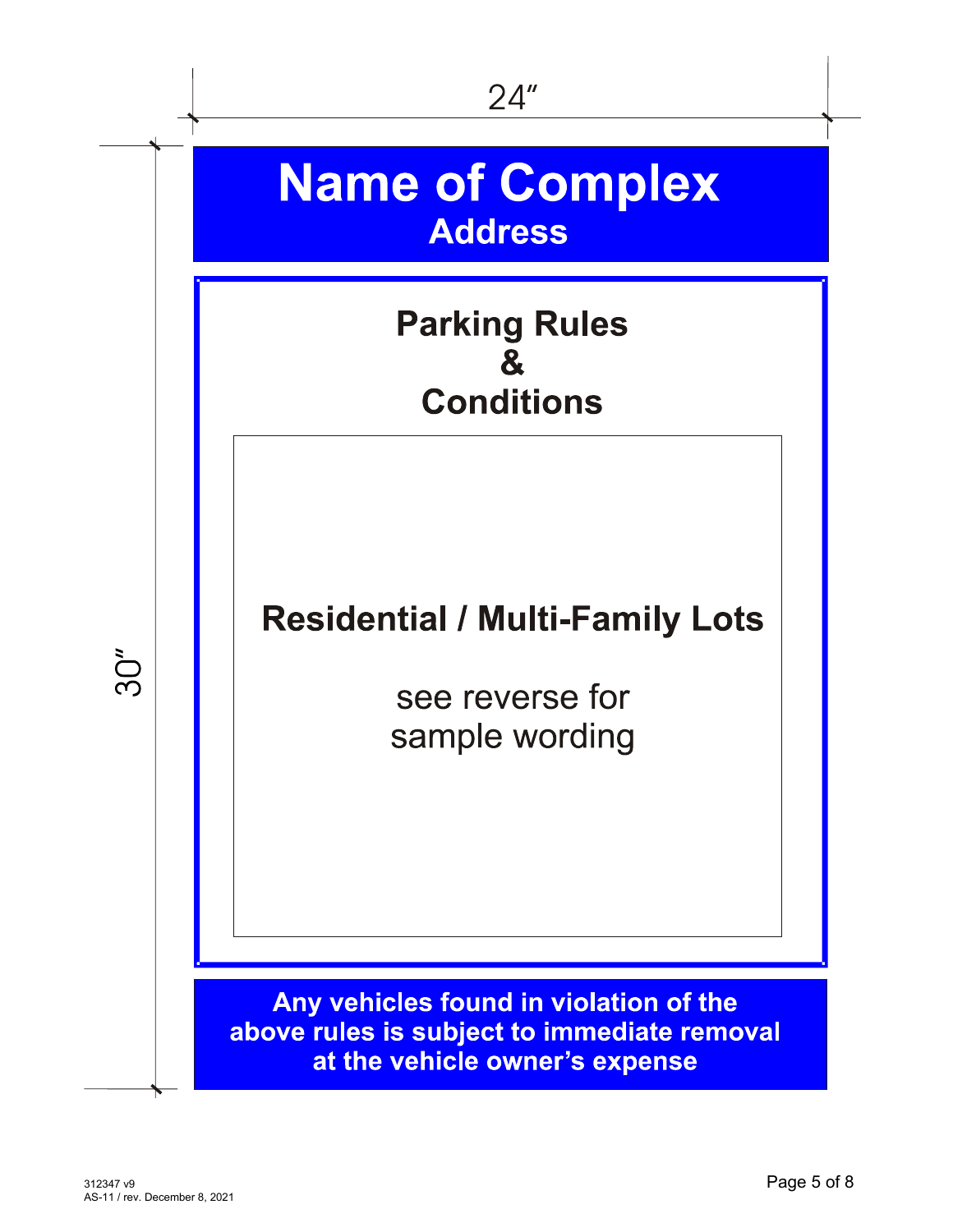# **"Samples" of Wording**

# **for Residential / Multi-Family Lots**

- **Parking reserved for the exclusive use of** *(tenants) (residents)* **of the above lot**.
- *(Tenants) (Residents)* **to park in their assigned numbered stalls only**.
- *(Tenants) (Residents)* **not to park in visitor stalls**.
- **Visitors must park in visitor stalls only**.
- **Visitor parking no more than (3) consecutive days allowed**.
- **No visitor parking allowed**.
- **Visitors must have a parking pass: To be obtained from the** *(caretaker) (resident manager)* **during business hours**.
- **Visitors must have a parking pass: To be obtained from the** *(caretaker) (resident manager)* **within 15 minutes of parking in a visitor parking stall**.
- **Any uninsured vehicles are subject to immediate removal**.
- **Parking in marked stalls only**.
- **Enforcement of rules 24 hours / 7 days a week**.
- **No parking in roadways / firelanes / or double parking allowed**.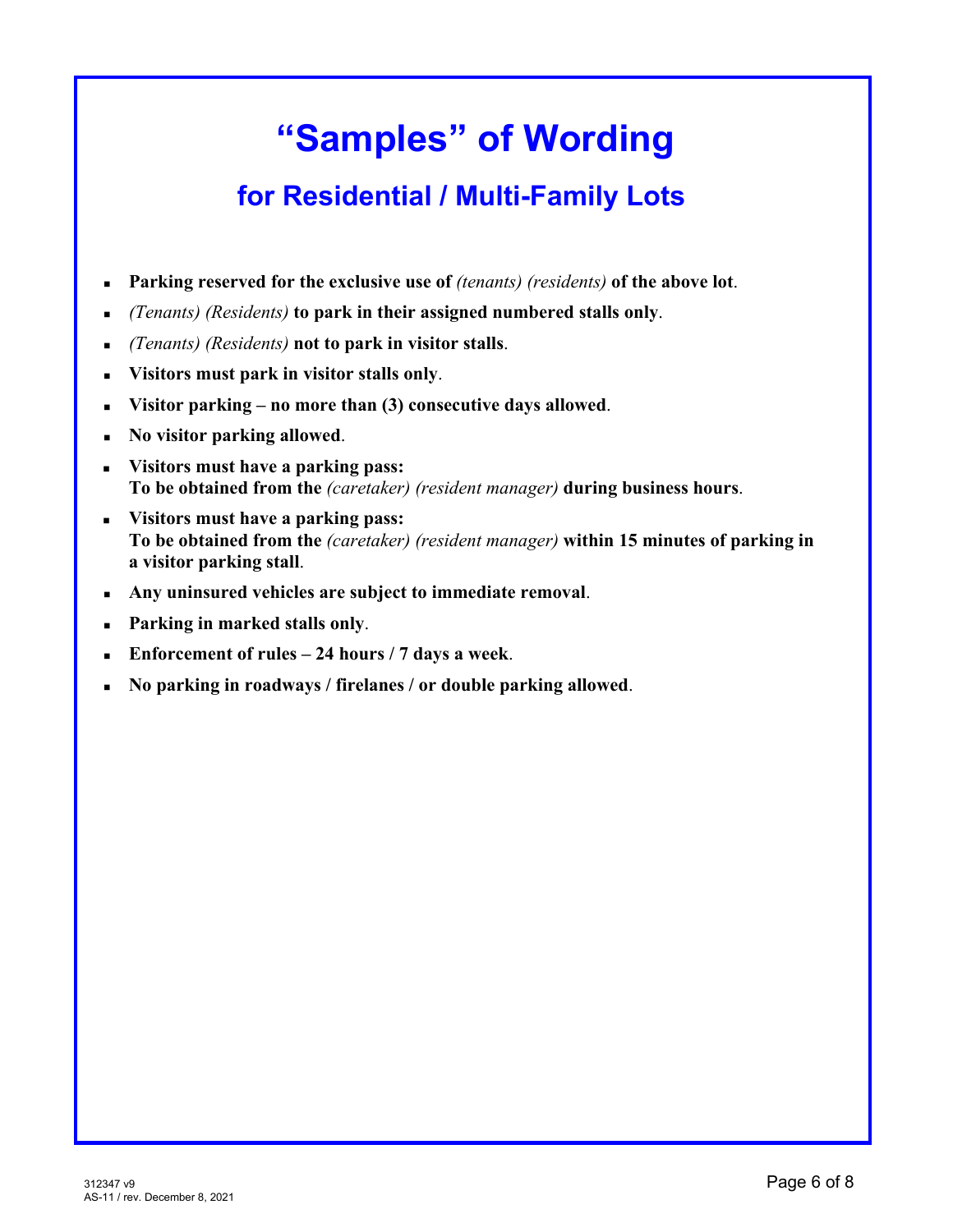